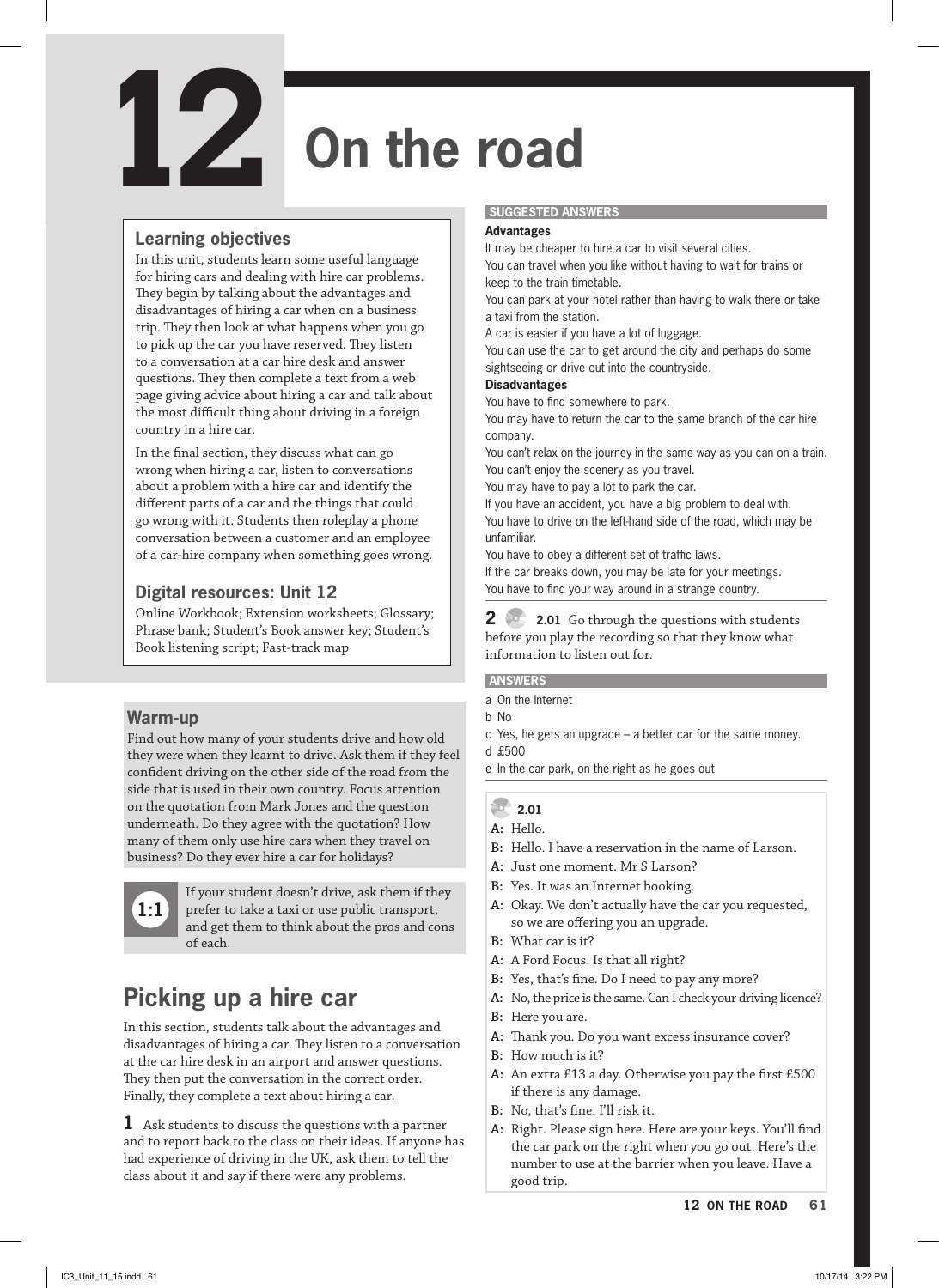**3** Ask students to work individually to number the lines of the conversation in the correct order. (Point out that this is the same conversation they just listened to in 2.) Allow them to compare answers with a partner before playing the recording again for them to check.

#### **ANSWERS**

1, 2, 7, 9, 11, 12, 10, 5, 14, 3, 4, 13, 6, 8, 15

**4** Go through the words in the box and make sure that students know what they mean. Ask students to work individually to try to complete the web page. Allow them to compare answers with a partner or in small groups before checking with the class.

#### **ANSWERS**

a driving licence b Petrol c tank d insurance e scratches f speed limits g fines h breakdown cover

**5** Have a class discussion of this question. Some of the disadvantages discussed in 1 are likely to be relevant here, but remind students that the question specifically refers to driving in a foreign country. If any of your students have experience of driving in a foreign country, ask them to tell the class about it.

**1:1**

Even if your student doesn't drive, they may be able to imagine some of the difficult things about driving in a foreign country. You could also ask them to tell you about any experiences

they may have had using taxis or public transport in a foreign country.

## **Problems**

In this section, students look at things that can go wrong when you hire a car. They listen to a conversation between a customer whose car has got a flat tyre and the hire company. They complete a second conversation, then identify the different parts of a car and some of the things that can go wrong with it. Finally, students practise their own conversations about dealing with things that can go wrong with a car.

**1** Ask students to work with a partner or in small groups to discuss the question. Get them to write a list of potential problems, then share this with the class.

#### **SUGGESTED ANSWERS**

You could have an accident.

Something could go wrong with the car, e.g. a flat tyre.

The car may not be suitable for your needs (wrong size or type of car). The car could be stolen.

**2 2.02** Go through the instructions and the questions with students before you play the recording, so that they know what information to listen out for. Check answers with the class.

#### **ANSWERS**

- a A flat tyre
- b At the Welcome Inn in Chichester
- c In the hotel car park
- d He plans to have a long drive tomorrow.

#### **2.02**

- **A:** Brooms Car Hire. Can I help you?
- **B:** Yes. I have a problem. I have a flat tyre.
- **A:** Can you give me your reference number?
- **B:** Er, yes. Hang on. Here it is. It's SA854735.
- **A:** Okay … Mr Larson. Where are you?
- **B:** I'm at the hotel. I changed the wheel, but the puncture needs repairing. I have a long drive tomorrow.
- **A:** Yes, okay. Which hotel are you at?
- **B:** I'm at the Welcome Inn in Chichester.
- **A:** And is the car in the car park?
- **B:** Yes.
- **A:** Right. Just a minute. I have your mobile number. Can I call you back?
- **B:** Yes, okay.
- **A:** Thank you. Bye for now.

**3 2.03** Give students a minute or two to think of possible solutions to the problem. Then go around, getting ideas. Play the recording so students can find out if they were right. Ask if students think this is a good solution.

#### **ANSWERS**

The solution is for Mr Larson to take the car to a garage about a mile from the hotel.

#### **2.03**

- **A:** Hello. Mr Larson?
- **B:** Yes.
- **A:** Can you take the car to QuickFix in Halston Road? It's about a mile from the hotel.
- **B:** Oh, I suppose so. It's not very convenient. I hope it doesn't take long.
- **A:** No, they are expecting you. If you leave now, they can do it immediately.
- **B:** Okay, then. Thank you very much.
- **A:** Do you want me to give you directions?
- **B:** No, it's okay. I can use the satnav.
- **A:** Right. If you have any problems, please call back. Goodbye.
- **B:** Bye.

**4 2.03** Ask students to work individually to complete the conversation. Allow them to compare with a partner if they wish, then play the recording again for them to check.

#### **ANSWERS**

- a not very convenient b they are expecting you
- c do it immediately d Do you want me to e please call back

**5** Focus attention on the picture of the car. Ask students to work with a partner. Give them a few minutes to write their words on the picture and then have a class feedback session.

 $\begin{matrix} \sim \ \sim \end{matrix}$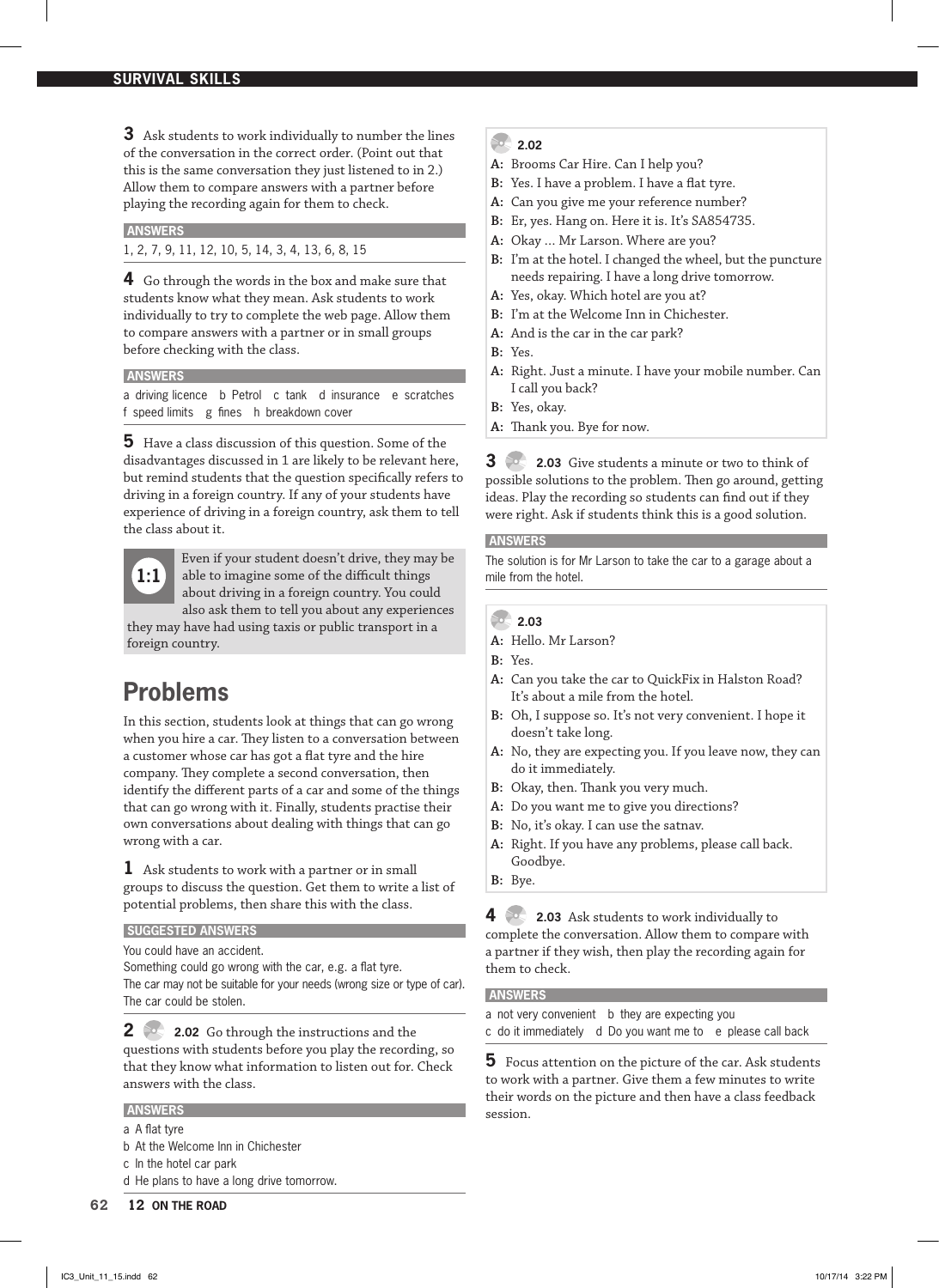**6** Ask students to work with a partner and decide who will be Student A and Student B. Ask them to turn to pages 144 and 143 respectively. Make sure everyone understands the lists of potential problems and solutions. Remind them that they can use their own ideas if they wish. If you have time, reverse roles so that Student A has a chance to offer a solution to Student B's problem.

**1:1**

Do the roleplay twice, swapping roles the second  $\begin{bmatrix}\n 1 \end{bmatrix}$  time so that your student gets to practise both explaining a problem and offering a solution. explaining a problem and offering a solution.

Artist Construction of the Construction of the Construction of the Construction of the Construction of the Construction of the Construction of the Construction of the Construction of the Construction of the Construction of

ARISONESS INSTITUTION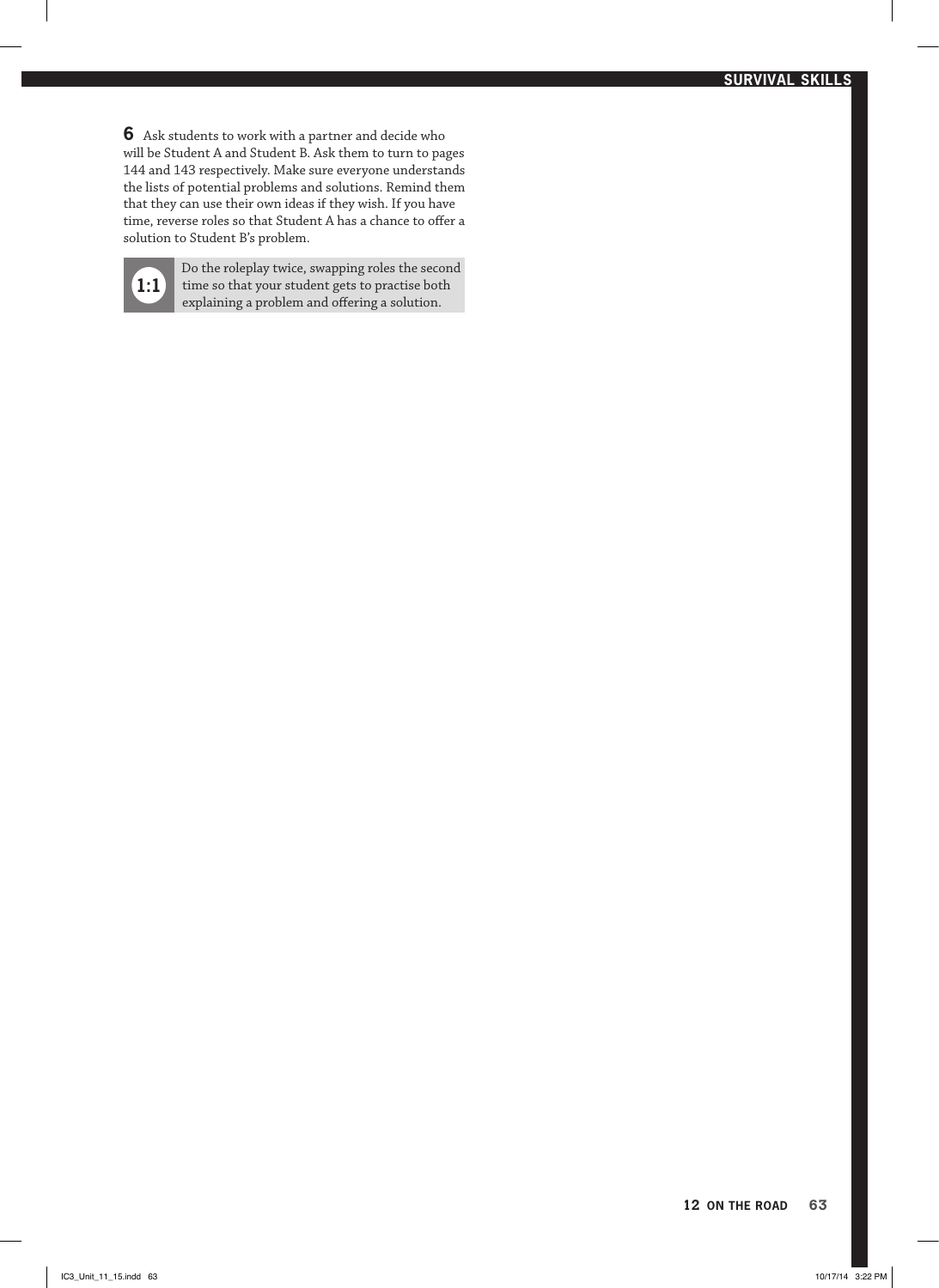## **WORKPLACE SCENARIO c**<br>**c**<br>**c**

## **You can't miss it**

## **Learning objectives**

In this scenario, students practise asking for and giving directions. They begin by completing sentences with useful phrases for stating locations and giving simple directions. They then watch a video in which someone is explaining a location and giving directions. Students watch the video a second time and choose the correct map. They then match questions and answers to form a short conversation asking for and giving directions. They read an email which contains directions to a restaurant and watch a video in which directions are given for a different restaurant and mark its location on a map. In the roleplay, students practise asking for and giving directions, and at the end they have the opportunity to evaluate their performance in the roleplay.

## **Digital resources: Workplace scenario C**

In Company in action C1–C2 and worksheet; Extension worksheets; Glossary; Student's Book answer key; Workplace scenario video scripts; Fasttrack map

### **Warm-up**

Ask students to name a famous landmark, a building or a monument in the local area that everyone knows. Pretend that you are visiting the area for the first time and ask students to tell you where this landmark is. Draw students' attention to the phrase *You can't miss it* and the definition on the left hand side of the page. Tell students to think of other landmarks or places in the area that the phrase could be applied to.

**1** Give students time to look at the maps and complete the sentences with the words in the box. Explain that these sentences are useful for explaining a place's location. Check answers with the class. If you have a strong group, ask them if they can think of any more useful phrases for explaining locations.

#### **ANSWERS**

a opposite b next to c on the left d on the corner

**2** Point out that while the phrases in the box in 1 were for explaining locations, these phrases are for giving directions, i.e. how to get to a place. Give students a few minutes to match the maps to the directions before checking answers with the class.

| a |  |  | P.<br>× | а.<br>٦ |  |
|---|--|--|---------|---------|--|



Bring in a map of the local area and ask your student to apply the phrases from 1 and 2 to places on the map.

**3 C1** Go through the instructions and questions with the class before you play the video so they know what information to watch out for.

#### **ich** C1

| Alan:  | Right  okay, then  I'll get her to give you a<br>call when she gets back. Thanks, bye.<br>Mailready Solutions, Alan speaking, how can I<br>help you? Hannah, hi! That was quick. How was<br>it? Oh. I see. Where are you now? No, no idea.<br>Sorry. Hang on. Henry! HENRY! |  |
|--------|-----------------------------------------------------------------------------------------------------------------------------------------------------------------------------------------------------------------------------------------------------------------------------|--|
| Henry: | Yes, what?                                                                                                                                                                                                                                                                  |  |
| Alan:  | Do you know where the Afexis office is?                                                                                                                                                                                                                                     |  |
| Henry: | No, why?                                                                                                                                                                                                                                                                    |  |
| Alan:  | Hannah went to see them, but she can't find the<br>office. She's on the phone now.                                                                                                                                                                                          |  |
| Henry: | Didn't she take a map?                                                                                                                                                                                                                                                      |  |
| Alan:  | She wrote down some directions, but she's at the<br>station now and she doesn't understand them.                                                                                                                                                                            |  |
|        | Henry: Hang on, I'll have a look at their website. Afexis?                                                                                                                                                                                                                  |  |
| Alan:  | Yep. Hannah? Hang on, we're just checking. I'm                                                                                                                                                                                                                              |  |
|        | going to put you on hold.                                                                                                                                                                                                                                                   |  |
| Henry: | Okay, here it is: 'How to find us'.                                                                                                                                                                                                                                         |  |
| Alan:  | Hi Hannah, I'm looking at their website. Come                                                                                                                                                                                                                               |  |
| INT    | out of the station and turn right. You turned<br>right? Okay. Go down Bristol Street and then<br>turn into Ansor Street. It's the second road on<br>the left. The Afexis building is halfway down<br>Ansor Street on the right.  She can't see                              |  |
|        | Bristol Street or Ansor Street.                                                                                                                                                                                                                                             |  |
| Henry: | Let's look at a more detailed map  Okay, tell                                                                                                                                                                                                                               |  |
|        | her there's a big post office opposite the station.                                                                                                                                                                                                                         |  |
| Alan:  | Hannah, can you see the post office opposite the<br>station? No.                                                                                                                                                                                                            |  |
| Henry: | That's strange - you can't miss it. Which station                                                                                                                                                                                                                           |  |
|        | is she at?                                                                                                                                                                                                                                                                  |  |
| Alan:  | Which station are you at, Hannah? Branford<br>Station.                                                                                                                                                                                                                      |  |
| Henry: | Ah  oh dear. The Afexis office is near Barnfield                                                                                                                                                                                                                            |  |
|        | Station, not Branford. Branford Station is on                                                                                                                                                                                                                               |  |
|        | the other side of town.                                                                                                                                                                                                                                                     |  |
| Alan:  | So, she's ? Hannah? I've got some bad news.                                                                                                                                                                                                                                 |  |

RIVE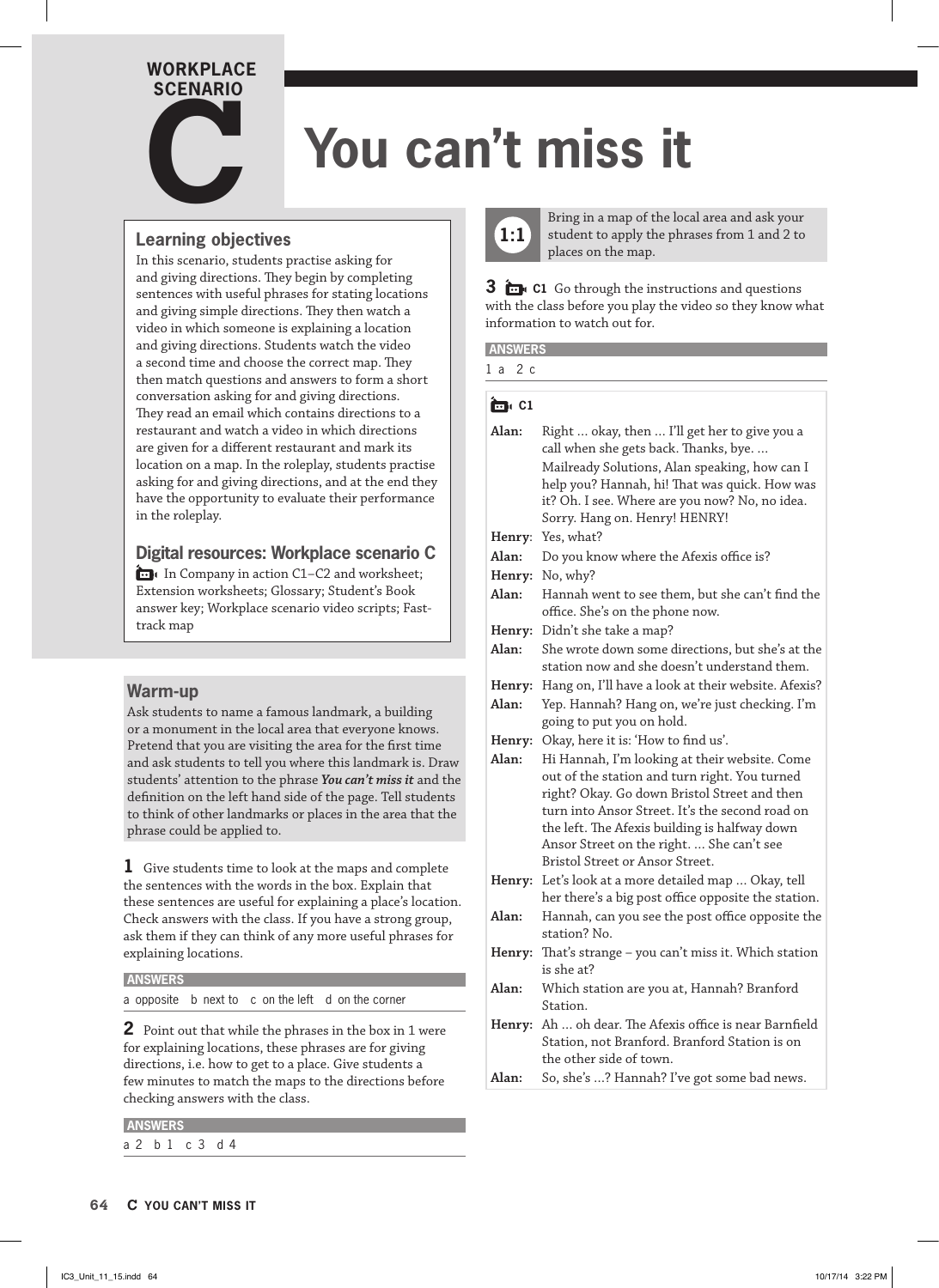**4 i C1** Focus attention on the two maps. Explain that according to the information given in the video one of them is correct and the other is not. Play the video again and ask students to decide which map is correct. With stronger groups you could ask them to discuss with a partner which map they think is correct before you show the video again.

#### **ANSWER**

Map A is correct because Ansor Street is the second road on the left, not the third.

**5** Ask students to work with a partner to match the questions to the answers to form a short conversation. Then tell students to practise reading the conversation together, with students swapping roles so that they both get practice of being person A and person B.

#### **ANSWERS**

a 3 b 1 c 4 d 2



Read the conversation twice, swapping roles the second time, so that your student gets practice of both asking for and giving directions.

**6** Give students time to read the email and provide help with any difficult vocabulary. Then ask students to mark on the map where they think the restaurant is. Check the answer with the class.



**7 in c2** Go through the instructions and statements with the class so students know what information to watch out for. Play the video and then check answers with the class.

#### **ANSWERS**

a T b F c T

#### **îm** C2

| Alan:  | Right, time to go home.                                                                                                                                                                          |  |
|--------|--------------------------------------------------------------------------------------------------------------------------------------------------------------------------------------------------|--|
| Henry: | Is it six?                                                                                                                                                                                       |  |
| Alan:  | It's quarter past.                                                                                                                                                                               |  |
| Alan:  | I got a text message from Hannah. She got to<br>Afexis in the end.                                                                                                                               |  |
|        | Henry: Was she late?                                                                                                                                                                             |  |
| Alan:  | Yes, but it was fine. The meeting went well, so<br>that's good.                                                                                                                                  |  |
| Henry: | Good.                                                                                                                                                                                            |  |
| Alan:  | See you tomorrow, then.                                                                                                                                                                          |  |
|        | Henry: Bye. Oh, Alan!                                                                                                                                                                            |  |
| Alan:  | Yeah?                                                                                                                                                                                            |  |
|        | Henry: I forgot to ask. Are you coming to the party<br>tomorrow night?                                                                                                                           |  |
| Alan:  | For Jackie's birthday? Of course! What time is it?                                                                                                                                               |  |
| Henry: | It starts at seven, but I forgot to tell you. It's not<br>at that new restaurant, Antonio's. We couldn't<br>get a reservation.                                                                   |  |
| Alan:  | Oh, right. Where is it?                                                                                                                                                                          |  |
|        | Henry: Do you know the Chinese restaurant on Welford<br>Road?                                                                                                                                    |  |
| Alan:  | No, I don't think so. Can you tell me how to get<br>there?                                                                                                                                       |  |
|        | Henry: You go down Filbert Street until you get to the<br>T-junction. Antonio's is on the corner.                                                                                                |  |
| Alan:  | Okay.                                                                                                                                                                                            |  |
|        | Henry: Turn right down Hardwick Avenue and then<br>take the first turning on the right. That's<br>Welford Road. The Chinese restaurant is about<br>halfway down on the left - you can't miss it. |  |
| Alan:  | Is it opposite a bank?                                                                                                                                                                           |  |
| Henry: | That's right.                                                                                                                                                                                    |  |
| Alan:  | I know that place. It was a Greek restaurant last                                                                                                                                                |  |
|        | time I went there.                                                                                                                                                                               |  |
|        | <b>Henry:</b> Well, it's Chinese now and it's got some good<br>reviews.                                                                                                                          |  |
| Alan:  | Great! See you there.                                                                                                                                                                            |  |
| Henry: | Good evening, Mailready Solutions. Henry<br>speaking. How can I help you?                                                                                                                        |  |
|        |                                                                                                                                                                                                  |  |